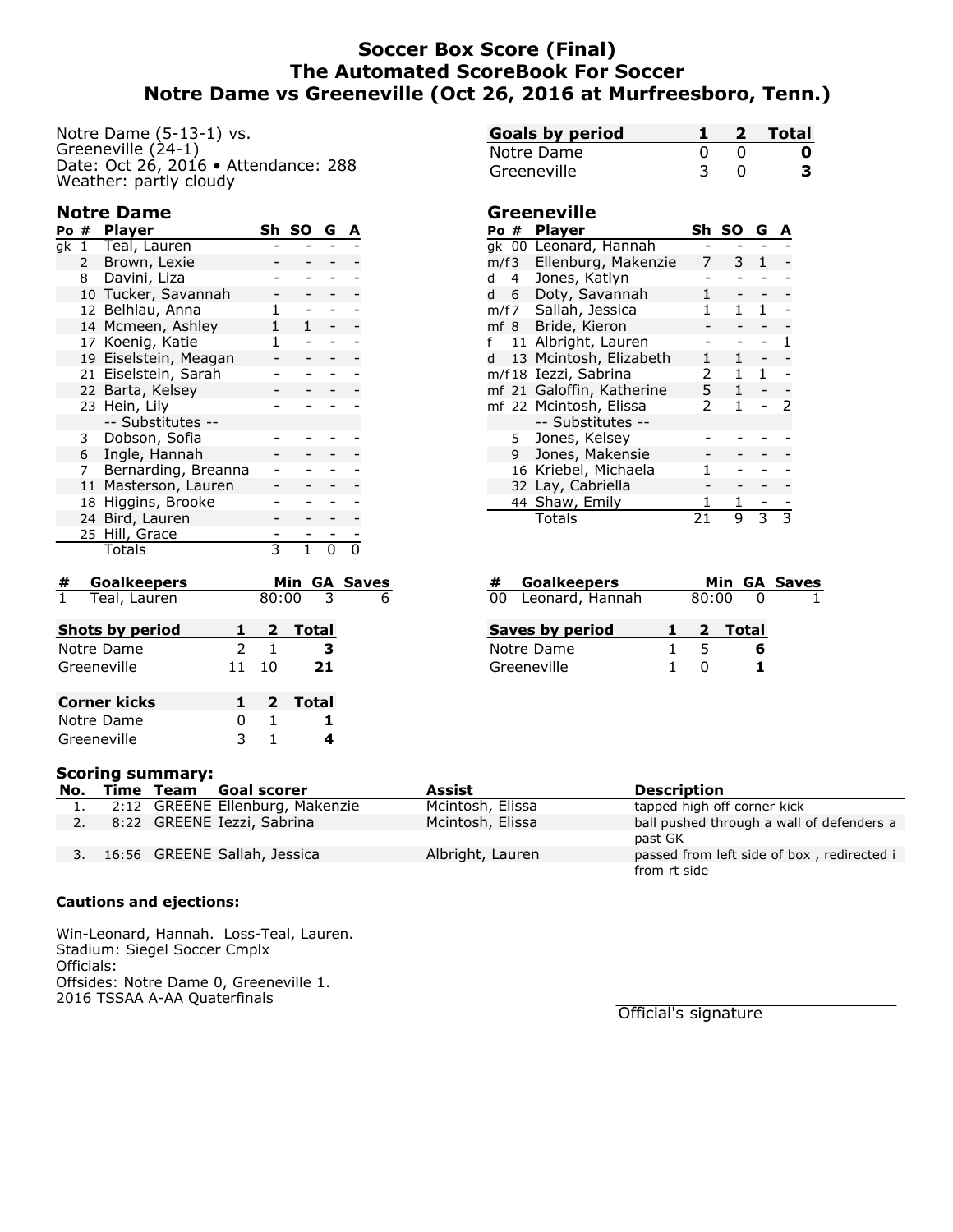# **Play-by-Play Summary (1st period) Notre Dame vs Greeneville (Oct 26, 2016 at Murfreesboro, Tenn.)**

#### **Notre Dame Starters:**

| GK |    | Teal, Lauren       | GK  | 00 | Leonard, Hannah        |
|----|----|--------------------|-----|----|------------------------|
|    |    | Brown, Lexie       | M/F | 3  | Ellenburg, Makenzie    |
|    | 8  | Davini, Liza       |     | 4  | Jones, Katlyn          |
|    | 10 | Tucker, Savannah   | D   | 6  | Doty, Savannah         |
|    | 12 | Belhlau, Anna      | M/F |    | Sallah, Jessica        |
|    |    | 14 Mcmeen, Ashley  | MF  | 8  | Bride, Kieron          |
|    | 17 | Koenig, Katie      | F   |    | Albright, Lauren       |
|    | 19 | Eiselstein, Meagan | D   |    | 13 Mcintosh, Elizabeth |
|    | 21 | Eiselstein, Sarah  | M/F | 18 | Iezzi, Sabrina         |
|    | 22 | Barta, Kelsey      | MF  | 21 | Galoffin, Katherine    |
|    |    | 23 Hein, Lily      | MF  |    | 22 Mcintosh, Elissa    |

00:00 Teal, Lauren at goalie for Notre Dame.

- 00:00 Leonard, Hannah at goalie for Greeneville.
- 02:08 Corner kick by GREENEVI Mcintosh, Elissa [02:08].
- 02:12 GOAL by GREENEVI Ellenburg, Makenzie (FIRST GOAL), Assist by Mcintosh, Elissa.

## **NOTRE DAME 0, GREENEVILLE 1**

\*tapped high off corner kick

- 04:34 Shot by GREENEVI Doty, Savannah WIDE.
- 05:53 Shot by NOTREDAM Mcmeen, Ashley, SAVE Leonard, Hannah.
- 08:15 Corner kick by GREENEVI Mcintosh, Elissa [08:15].
- 08:22 GOAL by GREENEVI Iezzi, Sabrina, Assist by Mcintosh, Elissa.

#### **NOTRE DAME 0, GREENEVILLE 2**

\*ball pushed through a wall of defenders and rolled past GK

- 09:20 Shot by GREENEVI Iezzi, Sabrina WIDE.
- 10:27 Corner kick by GREENEVI Mcintosh, Elissa [10:27]. Foul on Notre Dame.
- 11:15 Header Shot by GREENEVI Ellenburg, Makenzie WIDE.
- 14:05 Shot by NOTREDAM Koenig, Katie WIDE.
- 15:37 NOTREDAM substitution: Ingle, Hannah for Koenig, Katie.
- 15:37 NOTREDAM substitution: Bernarding, Breanna for Brown, Lexie.
- 16:56 GOAL by GREENEVI Sallah, Jessica, Assist by Albright, Lauren.

### **NOTRE DAME 0, GREENEVILLE 3**

\*passed from left side of box , redirected into box from rt side

- 19:35 GREENEVI substitution: Kriebel, Michaela for Mcintosh, Elissa.
- 19:35 GREENEVI substitution: Jones, Makensie for Bride, Kieron.
- 19:35 NOTREDAM substitution: Bird, Lauren for Eiselstein, Sarah.
- 21:43 Offside against Greeneville.
- 22:42 Shot by GREENEVI Ellenburg, Makenzie WIDE.
- 26:46 Shot by GREENEVI Kriebel, Michaela WIDE.
- 29:15 NOTREDAM substitution: Higgins, Brooke for Bernarding, Breanna.
- 30:58 Shot by GREENEVI Mcintosh, Elizabeth, SAVE Teal, Lauren. Foul on Greeneville.
- 32:29 GREENEVI substitution: Bride, Kieron for Jones, Makensie.
- 32:29 GREENEVI substitution: Mcintosh, Elissa for Kriebel, Michaela. Foul on Notre Dame.
- 36:19 Shot by GREENEVI Galoffin, Katherine WIDE.

## **Greeneville Starters:**

| GK  | 00 | Leonard, Hannah     |
|-----|----|---------------------|
| M/F | 3  | Ellenburg, Makenzie |
| D   | 4  | Jones, Katlyn       |
| D   | 6  | Doty, Savannah      |
| M/F | 7  | Sallah, Jessica     |
| MF  | 8  | Bride, Kieron       |
| F   | 11 | Albright, Lauren    |
| D   | 13 | Mcintosh, Elizabeth |
| M/F | 18 | Iezzi, Sabrina      |
| MF  | 21 | Galoffin, Katherine |
| МF  | 22 | Mcintosh, Elissa    |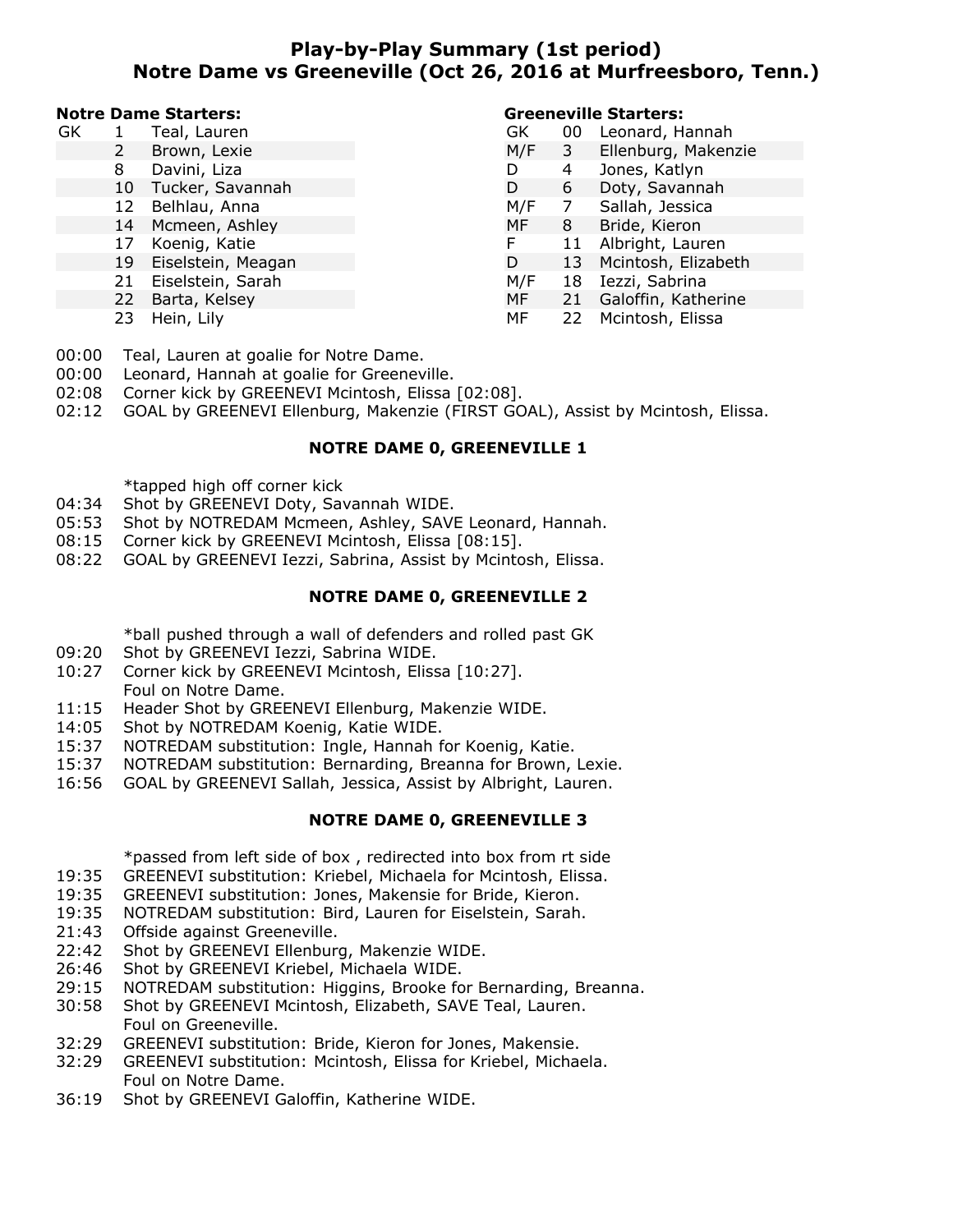# **Play-by-Play Summary (1st period) Notre Dame vs Greeneville (Oct 26, 2016 at Murfreesboro, Tenn.)**

- 36:28 NOTREDAM substitution: Dobson, Sofia for Ingle, Hannah.<br>36:28 NOTREDAM substitution: Brown, Lexie for Mcmeen, Ashley.
- NOTREDAM substitution: Brown, Lexie for Mcmeen, Ashley.
- 37:34 Shot by GREENEVI Galoffin, Katherine WIDE.
- 40:00 End of period [40:00].